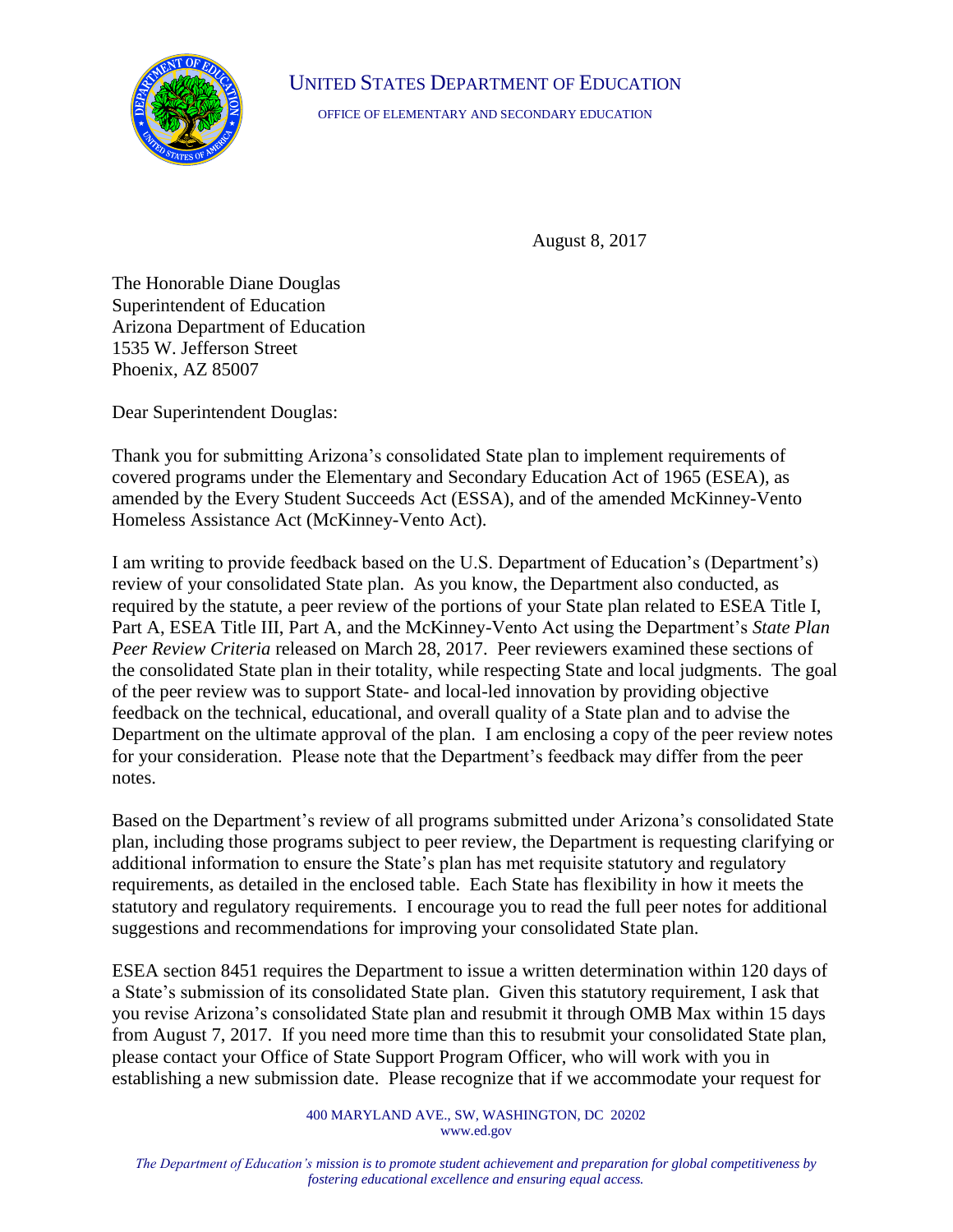Page 2 – The Honorable Diane Douglas

additional time, we may be unable to issue a written determination on your plan within the 120 day review period.

Department staff are available to support Arizona in addressing the items enclosed with this letter. If you have any immediate questions or need additional information, I encourage you to contact your Program Officer for the specific Department program.

Please note that the Department only reviewed information provided in Arizona's consolidated State plan that was responsive to the Revised Template for the Consolidated State Plan that was issued on March 13, 2017. Each State is responsible for administering all programs included in its consolidated State plan consistent with all applicable statutory and regulatory requirements. Additionally, the Department can only review and approve complete information. If Arizona indicated that any aspect of its plan may change or is still under development, Arizona may include updated or additional information in its resubmission. Arizona may also propose an amendment to its approved plan when additional data or information are available consistent with ESEA section  $1111(a)(6)(B)$ . The Department cannot approve incomplete details within the State plan until the State provides sufficient information.

Thank you for the important work that you and your staff are doing to support the transition to the ESSA. The Department looks forward to working with you to ensure that all children have the opportunity to reach their full potential.

Sincerely,

 $\sqrt{s}$ 

Jason Botel Acting Assistant Secretary

Enclosures

cc: Governor State Title I Director State Title II Director State Title III Director State Title IV Director State Title V Director State 21st Century Community Learning Center Director State Director for McKinney-Vento Homeless Assistance Act: Education for Homeless Children and Youths Program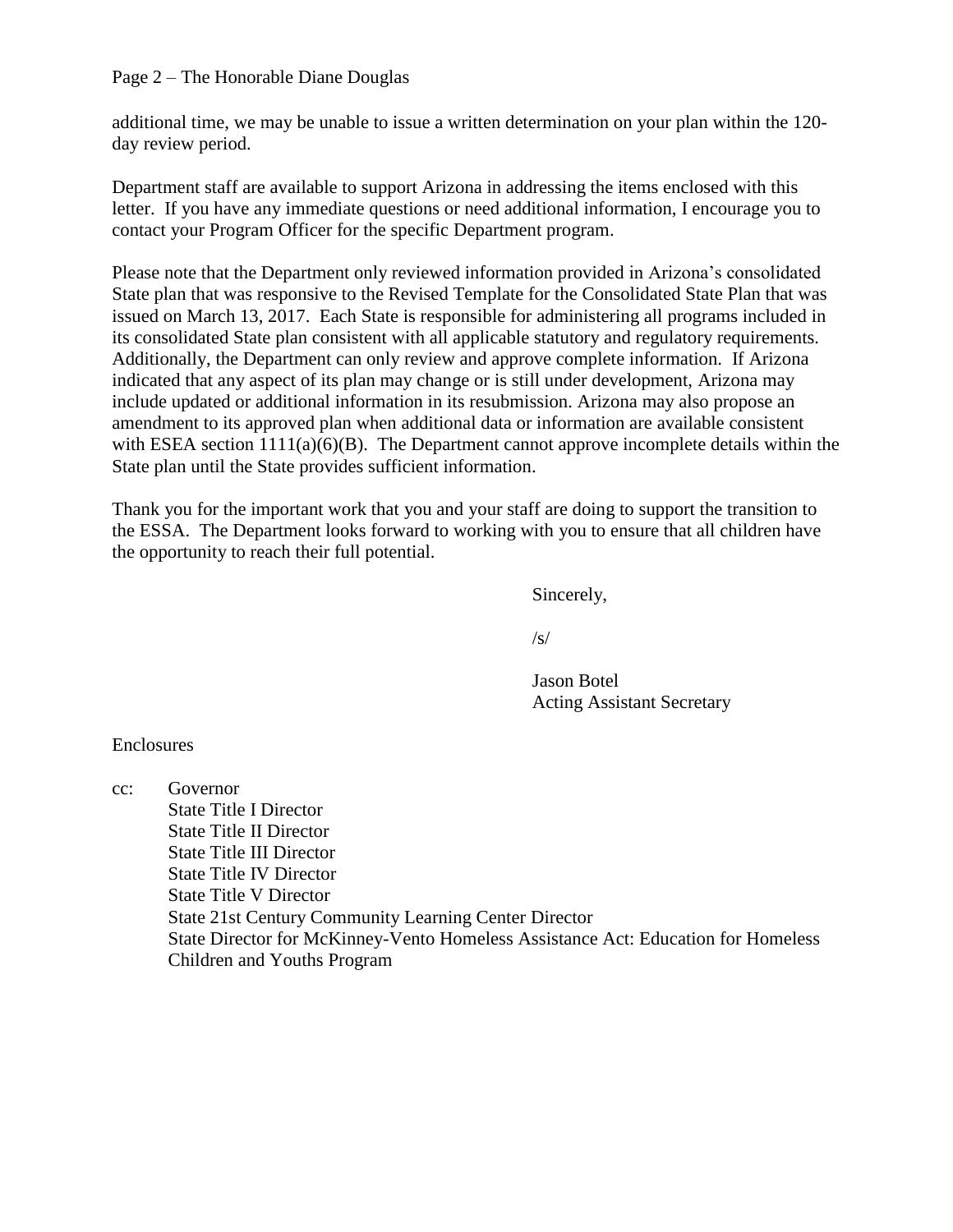## **Items for Additional Information or Revision in Arizona's Consolidated State Plan**

| Title I, Part A: Improving Basic Programs Operated by Local Educational Agencies (LEAs) |                                                                                                                                                                                                    |
|-----------------------------------------------------------------------------------------|----------------------------------------------------------------------------------------------------------------------------------------------------------------------------------------------------|
| A.4.iv.a: Academic Achievement                                                          | ADE proposes to include performance on science assessments in its Academic Achievement<br>$\bullet$                                                                                                |
| Indicator                                                                               | indicator. ESEA section $1111(c)(4)(B)(i)(I)$ requires that the Academic Achievement                                                                                                               |
|                                                                                         | indicator only include measures of proficiency on the annual assessments required under                                                                                                            |
|                                                                                         | ESEA section $1111(b)(2)(B)(v)(I)$ (i.e., reading/language arts and mathematics); a State may                                                                                                      |
|                                                                                         | include performance on assessments other than those required under ESEA section                                                                                                                    |
|                                                                                         | $1111(c)(2)(B)(v)(I)$ (e.g., science) in the indicator for public elementary and secondary                                                                                                         |
|                                                                                         | schools that are not high schools required under ESEA section $1111(c)(4)(B)(ii)$ ( <i>i.e.</i> , the                                                                                              |
|                                                                                         | Other Academic indicator) or in the School Quality or Student Success indicator for any<br>schools, including high schools.                                                                        |
|                                                                                         | ESEA section 1111(c)(4)(E)(ii) requires that a State calculate the Academic Achievement                                                                                                            |
|                                                                                         | indicator by including in the denominator the greater of 95 percent of all students (or 95                                                                                                         |
|                                                                                         | percent of students in each subgroup, as the case may be) or the number of students                                                                                                                |
|                                                                                         | participating in the assessments. Although in its State plan ADE notes that participation rate                                                                                                     |
|                                                                                         | "will be a factor" in school improvement decisions, the information provided implies that                                                                                                          |
|                                                                                         | ADE may not be meeting the requirement to calculate the Academic Achievement indicator                                                                                                             |
|                                                                                         | consistent with the statutory requirement.                                                                                                                                                         |
|                                                                                         | In its plan, ADE describes how it will weight points within its Academic Achievement                                                                                                               |
|                                                                                         | indicator so that "the longer [a school has] taught a student, the more weight the student gets"                                                                                                   |
|                                                                                         | (i.e. a student who scores proficient on the Academic Achievement indicator and is enrolled                                                                                                        |
|                                                                                         | in the same school for three years will earn more points for that school than a student who has                                                                                                    |
|                                                                                         | been enrolled in the school for one or two years). The ESEA requires that each indicator                                                                                                           |
|                                                                                         | annually measure results for all students and separately for each subgroup of students. ADE                                                                                                        |
|                                                                                         | has not described how it will calculate the indicator using its proposed student weighting                                                                                                         |
|                                                                                         | system or how the calculation will measure academic achievement for all students and each<br>subgroup of students.                                                                                 |
| A.4.iv.e: School Quality or                                                             |                                                                                                                                                                                                    |
| <b>Student Success Indicator(s)</b>                                                     | In its State plan, ADE describes a School Quality or Student Success indicator that it calls a<br>$\bullet$                                                                                        |
|                                                                                         | College and Career Readiness indicator (CCRI) for high schools. The State indicates that the                                                                                                       |
|                                                                                         | indicator will be calculated by permitting each graduating senior to earn up to two points on a<br>variety of different college and career readiness measures and then averaging the scores of all |
|                                                                                         | graduating seniors, rather than all seniors. The ESEA requires that each indicator annually                                                                                                        |
|                                                                                         |                                                                                                                                                                                                    |